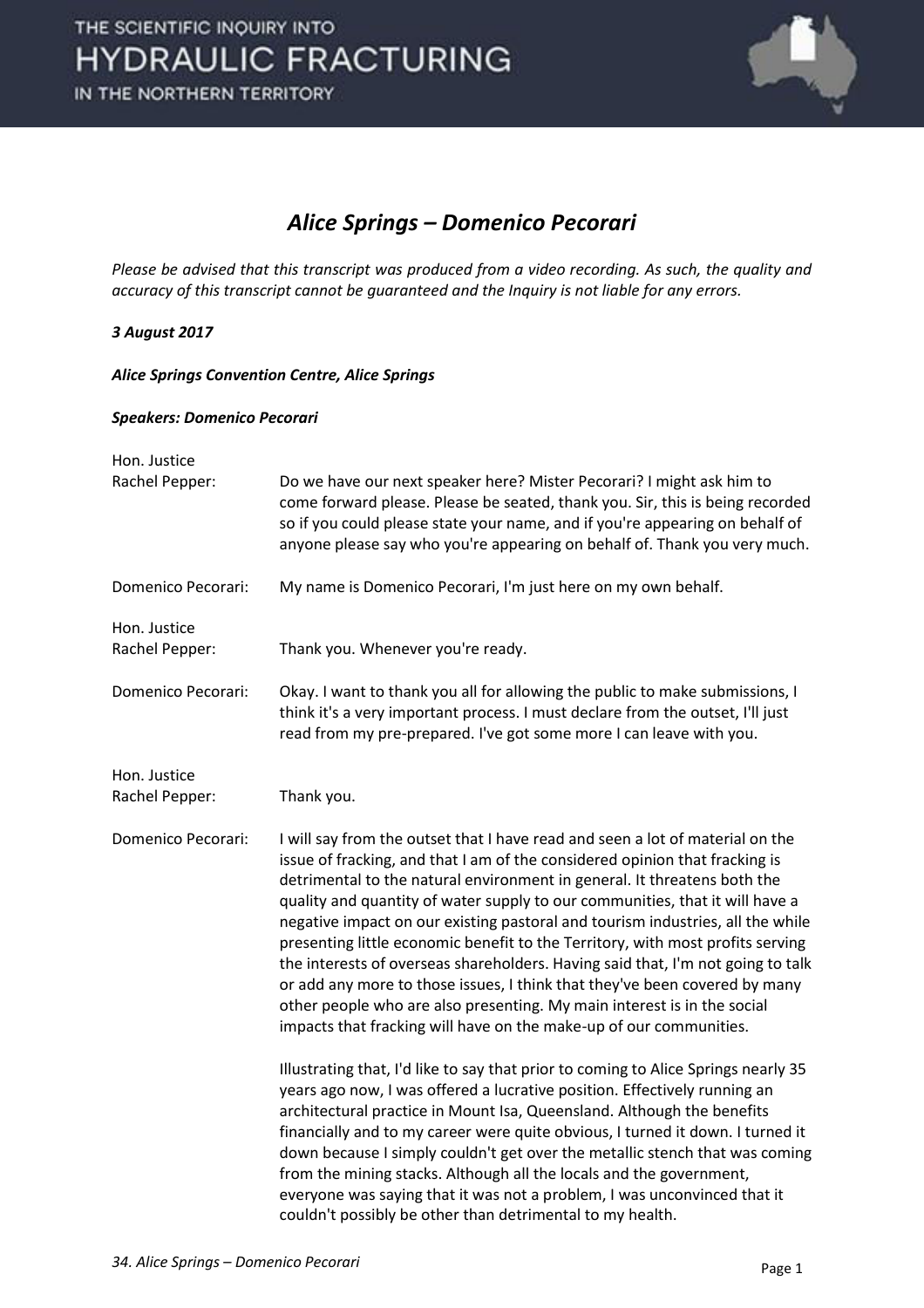

 Today Mount Isa has a living with lead alliance, which reminds me every time I see it on TV that I made the right choice. Soon after that experience I came to Alice Springs on a three month contract, working for an architectural firm. I was wondering how I could stand three months of Alice Springs in the middle of the desert, I had a completely different picture of what to expect. I thought that it would be worthwhile from a career point of view. It didn't take me long to realise that Alice Springs had a lot going for it. When my friends in Perth, who were quite surprised my move would say, "Why Alice Springs?" I used to say, paraphrasing Peter O'Toole in Lawrence of Arabia, because it's so clean. It was, it was in the middle of the desert and I saw the desert and the natural environment around Alice Springs as being nothing but clean. It had plenty of clear blue skies, clean air, clean and plentiful water supply. An unspoiled, natural landscape that promoted for me an ideal lifestyle.

 It didn't take long that I decided that I could spend a great deal more time. I didn't think that it would be the rest of my life. I managed to talk my then fiancée, a practicing doctor, to come to town as well. She also believed that Alice Springs was a great place to raise a family. It has proven to be. In the recent years though, we've been a little worried with some of the threats. Firstly the Uranium mine over our water supply, a town water supply that was muted some years back only 20 kilometers from our town, south of our town. That was our first concern.

 Then the radioactive waste dump in Tennant Creek, which would have meant a lot of the material coming through town on our railway line, directly through town, and I have to say that I've seen two derailments in town in my time. I suspect that it's something that happens on a regular basis. Now we're seriously considering whether we should stay in the Territory or not, and if fracking goes ahead we will seriously be looking at setting up and moving on.

 We know other professionals in town, friends and people we know who have very similar thoughts. I can't help think of what effect this drain would have on the centers like Alice Springs. But not only Alice Springs, Tennant Creek, Borroloola, wherever really. Especially Alice Springs, which reputedly has the highest number of PhD qualified residents in Australia. I heard someone say that but I don't know if they were bragging or not. I think there is, knowing a lot of my friends around town. I think a lot of highly qualified people tend to come to Alice Springs. Not as a last resort, but because they actually like it and they want to be here. What's behind most of that is that natural, unspoiled environment.

 It's also very difficult to recruit professionals to regional centers, and those that make the change do it mainly for lifestyle reasons. As my wife and I did over 33 years ago. The environmental changes that will be brought about by fracking, both real and perceived because some of them will be real and others will be just perceived, people will just see the Territory as ... I saw the film only last night, a fractured place. It will be less of an attraction. I also believe that once that attraction is lost through fracking, that it'll be lost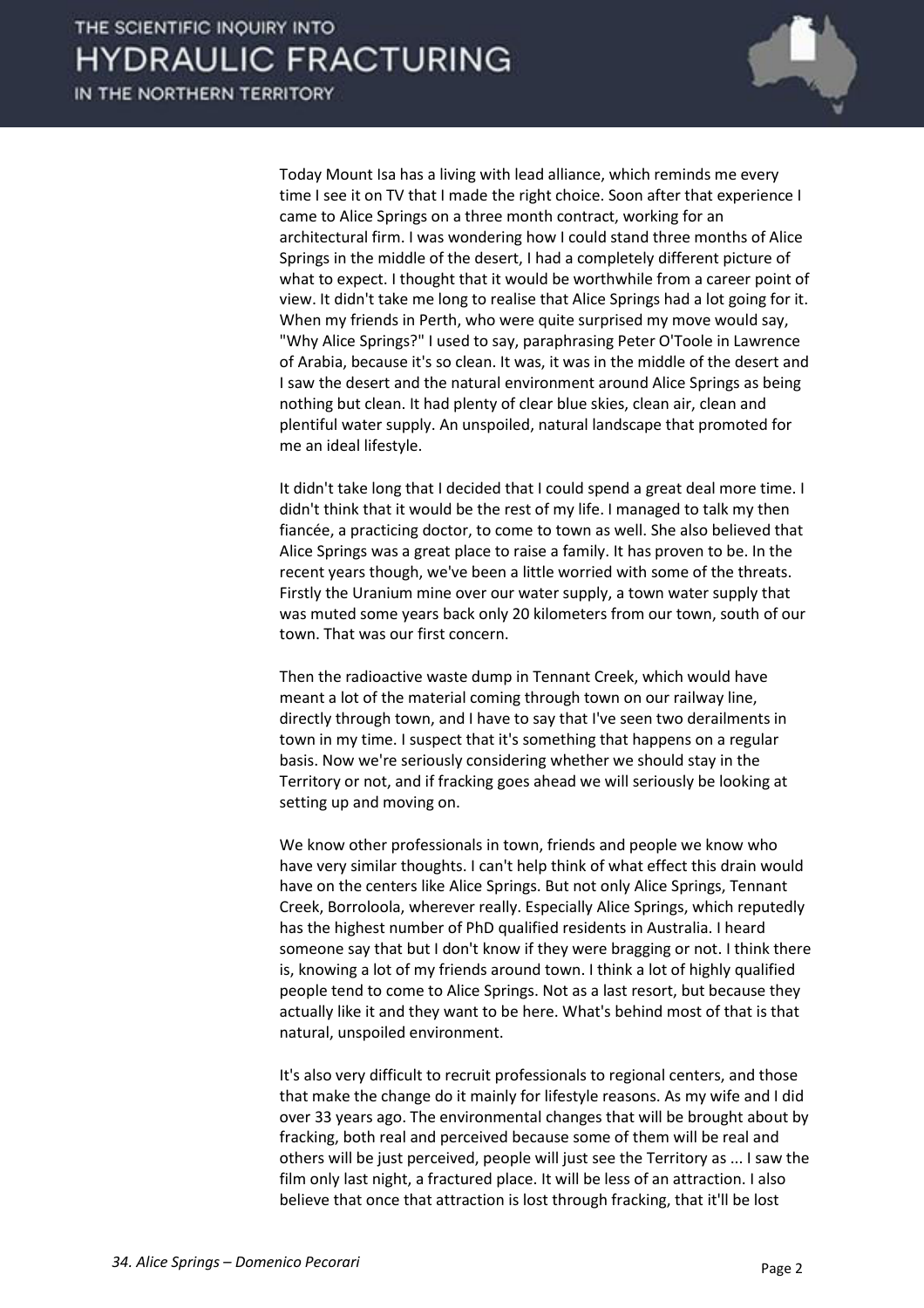IN THE NORTHERN TERRITORY



forever. I think because of that, we need to give very, very careful consideration before we take those steps.

 Although it's not an entirely scientific submission I'm making, hopefully on the qualification of social science it might qualify. Thank you.

Hon. Justice Rachel Pepper: Thank you very much for your heartfelt submission. Eloquently put, the panel's appreciative particularly of hearing people's first-hand accounts and first hand perceptions and concerns. Thank you.

Domenico Pecorari: Thank you.

Hon. Justice

Rachel Pepper: Yes? Doctor Andersen.

- Dr. Alan Andersen: Thanks, Mr. Pecorari. It'd be very sad if you felt you did have to leave the NT after all this time. I was wondering if the moratorium were lifted, how close would fracking have to be for you personally to feel that it's infringed? I say that in a couple of contexts, in that there's already some gas development in Palm Valley and of course the [inaudible 01:37:14] fields in the territory context are quite close to here. Can you give me some indication of that, and maybe some of your other friends who you said feel similarly?
- Domenico Pecorari: That's a very good question. I would say anything and anywhere that would likely effect the health of Alice Springs. From an air pollution point of view, because our prevailing winds are mainly from the south east, I would think anywhere down south of that area you wouldn't want to have any dust which was laden with dangerous material blowing over the town. From a point of view of the water supply, we would have to make sure that there was no activity anywhere near the aquifers that connect to our water supply or over our water supply. Because I think the community would be perhaps the last to know if there was a problem to eventuate. That problem may occur many years down the track after the fracking companies have left and we're left with the mess. Also I think it would have to be based on minimising, not even minimising, eliminating the possibility, no matter how negligible, of any threat to air, water, and the kind of life giving resources and things that we have here. The elements.
- Dr. Alan Andersen: Yes, I'd be particularly interested in the non-physical part, you mentioned the physical and one can measure that. But you did mention that there was a perception, even if it's not the reality or however you put it. There's the perception. Can you say more from that perception perspective what distances might be [crosstalk 01:39:12]-
- Domenico Pecorari: I would imagine that would have to cover the kind of areas that people would go for a drive around central Australia. You may jump in a four wheel drive and go off down any of the highways, go down to Ayers Rock. The last thing you would want to see would be gas fracking fields along the way.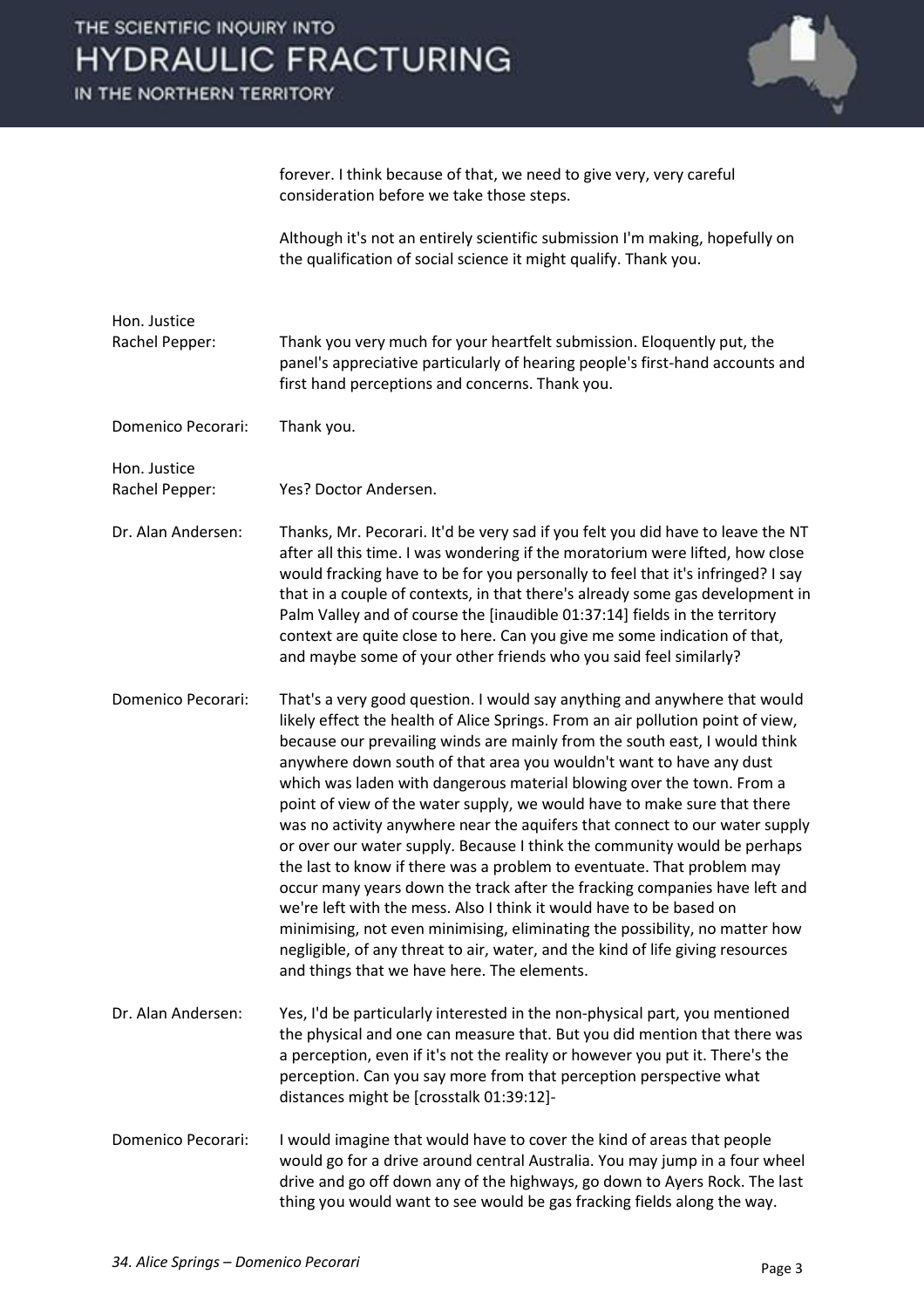IN THE NORTHERN TERRITORY



That is also not only from a point of view of visitors like tourists, but I think Territorians themselves also feel that kind of ownership. Having fracking when most Territorians don't want it would just be seen as a slap in the face, as lacking any kind of respect for what the locals think.

 I came here because this place was so unspoiled and so natural. I just thought this would be a fantastic place to live. Anything that would affect that would I think give this place a tarnished image. That would affect people wanting to come here.

- Hon. Justice Rachel Pepper: Thank you. Yes, Doctor Beck?
- Dr. Vaughan Beck: Yes, Mr. Pecorari. Thank you very much for your thoughtful presentation. I haven't been to Alice Springs many times, but I'm thinking of trying to do the Mereenie loop and go around and have a look at that. That's on the bucket list that I'd like to do.
- Domenico Pecorari: Very good.
- Dr. Vaughan Beck: But I look here on the map that we've got on page 37 out of our report about conventional wells and frack wells that sit around near Alice Springs. I just did some calculations; I think there's about 34 fractured wells out of a total of some 91 wells in the immediate vicinity. I haven't been there on the Mereenie loop, but am I when I go out there going to see some of these wells? How does that impact upon my and your visual concerns, and your broader concerns about having wells in the immediate vicinity?
- Domenico Pecorari: The usual tracks that tourists and locals would take to have some time out in the outback, iconic outback, is only part of the area that we need to consider. Because also as Territorians with four wheel drives, we take off on isolated little tracks and explore. I have some friends who love to do nothing more than go and explore where the early explorers went. Retrace their steps and so on. We aren't just limited to the main roads or where tourists would go. A lot of people who come to central Australia seek out those quiet little places beside some dry creek bed where they can spend a few days of utter peace. It's not surprising to come upon a caravan or some kind of a four wheel drive with a great array hanging off it. In what you think are the most isolated places, and I think a lot of people have had experiences like that. It isn't so much whether you'll be able to see these wells, it's just knowing that they're there will have an effect on the attraction of the place.

 There really is nothing better than being out in the middle of nowhere and feel like you are the only person for hundreds of kilometers around, with just endless sky of stars. It's a very special experience, and it's of course very easy to lose that through an activity, a mining activity which a lot of people do not like.

Dr. Vaughan Beck: Thank you.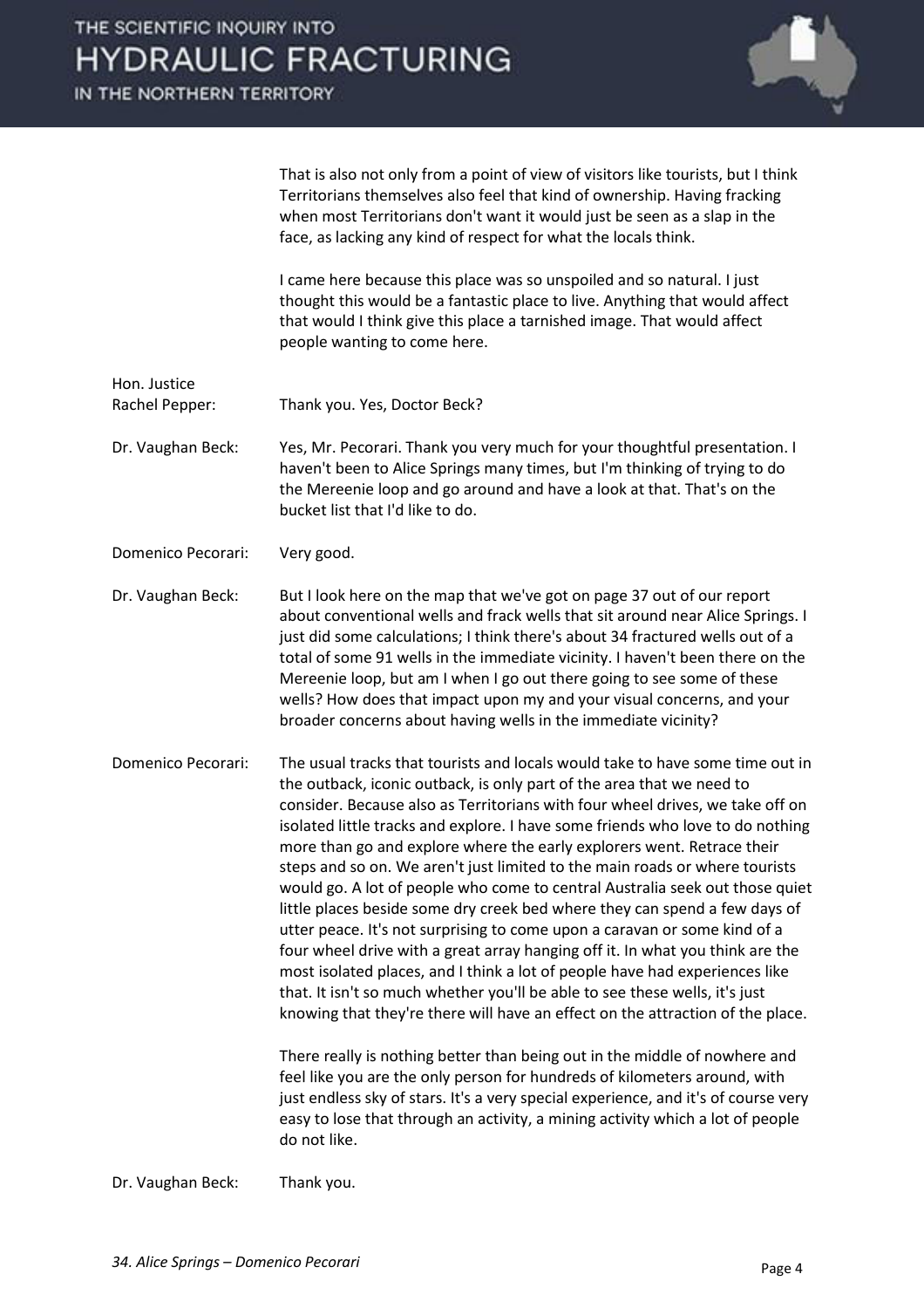IN THE NORTHERN TERRITORY



| Hon. Justice                   |                                                                                                                                                                                                                                                                                                                                                                                                                                                                                                                                                                                                                                                                                                                                                                                                                                              |
|--------------------------------|----------------------------------------------------------------------------------------------------------------------------------------------------------------------------------------------------------------------------------------------------------------------------------------------------------------------------------------------------------------------------------------------------------------------------------------------------------------------------------------------------------------------------------------------------------------------------------------------------------------------------------------------------------------------------------------------------------------------------------------------------------------------------------------------------------------------------------------------|
| Rachel Pepper:                 | Thank you, just I guess following on from Doctor Beck's question. Again I'm<br>working off the diagram on page 37 of the interim report. By one calculation<br>there are at least 91 wells, they're there. Does that cause that detraction?<br>Does that mean that that's a fractured place, to pick up some of your<br>language, and it's spoiled and it's not natural anymore?                                                                                                                                                                                                                                                                                                                                                                                                                                                             |
| Domenico Pecorari:             | I believe maybe most of those are on Lake Amadeus, are they? North of<br>Ayers Rock? Are they roughly in that area? Or are they in the immediate<br>Alice Springs area?                                                                                                                                                                                                                                                                                                                                                                                                                                                                                                                                                                                                                                                                      |
| Hon. Justice                   |                                                                                                                                                                                                                                                                                                                                                                                                                                                                                                                                                                                                                                                                                                                                                                                                                                              |
| Rachel Pepper:                 | Some of them are in the immediate Alice Springs area, yes.                                                                                                                                                                                                                                                                                                                                                                                                                                                                                                                                                                                                                                                                                                                                                                                   |
| Domenico Pecorari:             | I'm not aware of those.                                                                                                                                                                                                                                                                                                                                                                                                                                                                                                                                                                                                                                                                                                                                                                                                                      |
| Dr. Ross Smith:                | Maybe we shouldn't have told you.                                                                                                                                                                                                                                                                                                                                                                                                                                                                                                                                                                                                                                                                                                                                                                                                            |
| Hon. Justice                   |                                                                                                                                                                                                                                                                                                                                                                                                                                                                                                                                                                                                                                                                                                                                                                                                                                              |
| Rachel Pepper:                 | Yes, Doctor Smith.                                                                                                                                                                                                                                                                                                                                                                                                                                                                                                                                                                                                                                                                                                                                                                                                                           |
| Dr. Ross Smith:                | Thanks very much for your insights and your personal story. I was very much<br>taken particularly by your commentary about the possibility of professional<br>drain from Alice Springs in the event of this. That was a perspective that I<br>personally hadn't heard before, so I appreciate that. But I then wondered<br>whether if you could have such a development in areas that met your<br>requirements, as you explained to Doctor Andersen for it to be acceptable if<br>it was not within the wind catchment, not draining water resources. If it<br>then provided professional opportunities in increased employment but also<br>provision of services to an industry in the region if not the vicinity, do you<br>think that that would have any influence on such a professional exodus?                                        |
| Domenico Pecorari:             | I don't think so. I think that professionals, if you can get them out of the<br>capital cities at all-                                                                                                                                                                                                                                                                                                                                                                                                                                                                                                                                                                                                                                                                                                                                       |
| Hon. Justice<br>Rachel Pepper: | We're here.                                                                                                                                                                                                                                                                                                                                                                                                                                                                                                                                                                                                                                                                                                                                                                                                                                  |
| Domenico Pecorari:             | Yes. Only go for an area that has got some other qualities that they want.<br>Maybe it is a quieter, more relaxed lifestyle, maybe it is just the fact that<br>you can cycle into work. Maybe it's the clean air. When I was in England<br>once I had to spend a week in hospitals in Cornwall. In Cornish hospitals. I<br>was told that they have an oversupply of doctors in Cornwall, and I thought<br>why would that be? They're very small little villages and very small little<br>places. Once again, it was exactly the same reason. They were there for the<br>lifestyle reason. These were doctors that were of a really high caliber, they<br>could have been very successful in London, but they chose to live in a better<br>environment which is I think a situation we have here in Alice Springs. One<br>that we could lose. |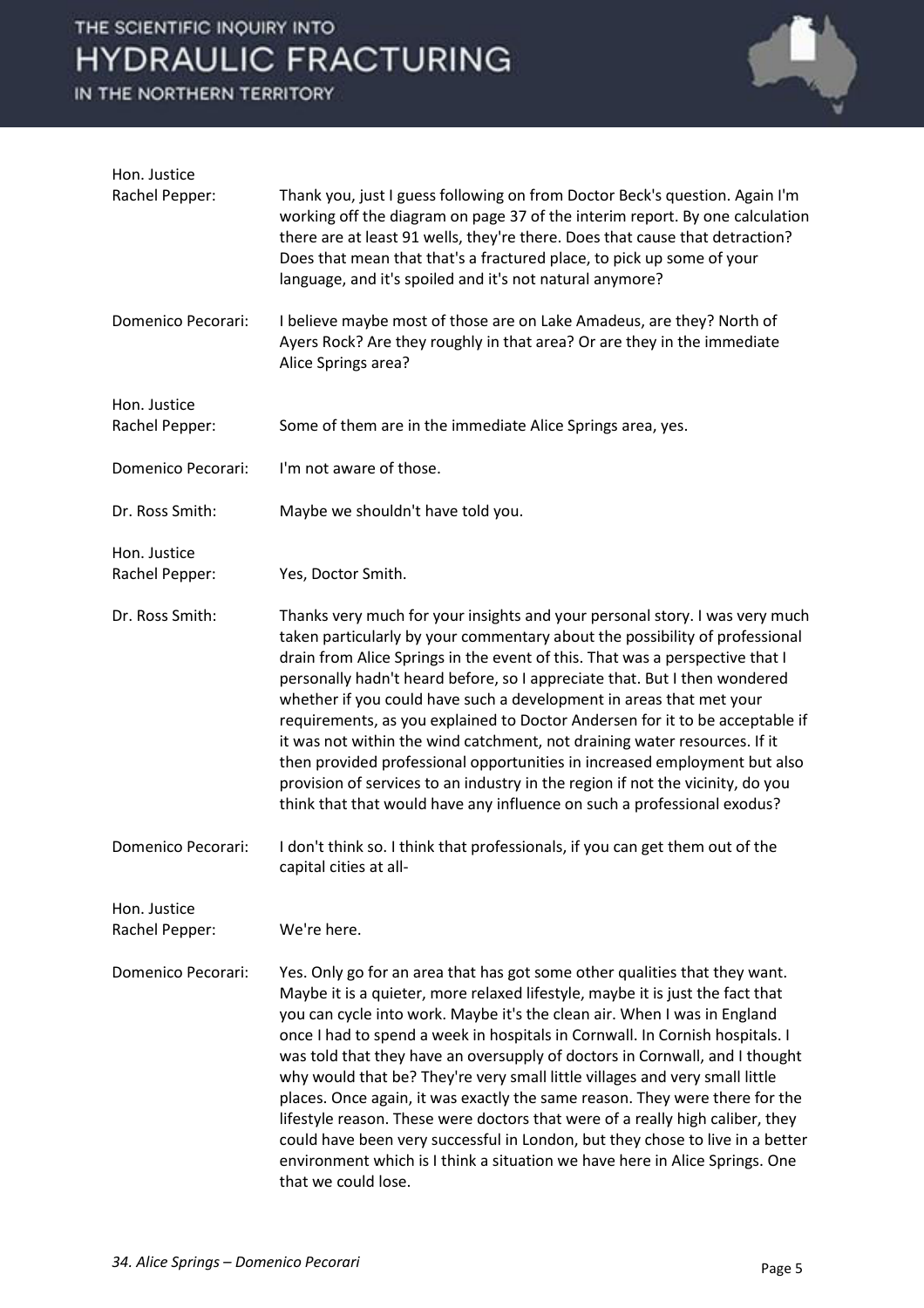IN THE NORTHERN TERRITORY



| Speaker 1:                     | Yes, Professor Priestly.                                                                                                                                                                                                                                                                                                                                                                                                                                                                                                                                                                                                                                                                                                                                                  |
|--------------------------------|---------------------------------------------------------------------------------------------------------------------------------------------------------------------------------------------------------------------------------------------------------------------------------------------------------------------------------------------------------------------------------------------------------------------------------------------------------------------------------------------------------------------------------------------------------------------------------------------------------------------------------------------------------------------------------------------------------------------------------------------------------------------------|
| Prof. Brian Priestly:          | Thank you very much for your presentation. Some of the people we've<br>spoken to when they conceptualise the industry think only about the<br>fracking wells, whereas others look at it more broadly and include things like<br>the increased economic activity, the increase in employment, the increase in<br>traffic and things like this which go with the industry. In the context of your<br>concerns, have you thought about the possible impacts of things like<br>increased traffic associated with this construction phase? It's something that<br>we need to think about in terms of our risk assessments. Do you have any<br>suggestions as to how we might approach that from the point of view of<br>assessing the risks associated with increased traffic? |
| Domenico Pecorari:             | I don't know about increased traffic, but I really do believe that very few of<br>the economic benefits will be for Alice Springs. I think the workforce,<br>specialised as it is will most likely be fly in, fly out. The equipment, the<br>trucks, the casings, everything will be made elsewhere. There isn't really<br>going to be very much benefit here. Not even I believe any benefit of a<br>community type, like increased activity in the local shops or increased<br>numbers going to see art events at the Arluen. I think that there will be<br>absolutely zero effect because of the way that the industry is run now, the<br>way that it operates.                                                                                                        |
|                                | I think that the mine and miner, there may be some professionals, surveyors<br>and the like may gain from that, but I think in terms of the damage and the<br>risk which is taken by the local community, the benefits are simply not<br>worth it.                                                                                                                                                                                                                                                                                                                                                                                                                                                                                                                        |
| Hon. Justice                   |                                                                                                                                                                                                                                                                                                                                                                                                                                                                                                                                                                                                                                                                                                                                                                           |
| Rachel Pepper:                 | Again, just following up on that. What you've expressed about benefits not<br>actually flowing to the particular location where you are or where people<br>are located has been expressed by many people. Quite understandably so.<br>Do you have any sense of, again just looking at the collection of wells in and<br>around Alice Springs, whether or not they are serviced by any people who<br>reside in Alice Springs?                                                                                                                                                                                                                                                                                                                                              |
| Domenico Pecorari:             | I don't know. I didn't even know about them. I will certainly be looking into<br>them now. I think that they are just conventional wells if they are wells at<br>all, aren't they?                                                                                                                                                                                                                                                                                                                                                                                                                                                                                                                                                                                        |
| Hon. Justice                   |                                                                                                                                                                                                                                                                                                                                                                                                                                                                                                                                                                                                                                                                                                                                                                           |
| Rachel Pepper:                 | They are, but nevertheless are at least 30-                                                                                                                                                                                                                                                                                                                                                                                                                                                                                                                                                                                                                                                                                                                               |
| Dr. Ross Smith:                | 34.                                                                                                                                                                                                                                                                                                                                                                                                                                                                                                                                                                                                                                                                                                                                                                       |
| Hon. Justice<br>Rachel Pepper: | 34 of them have been fracked.                                                                                                                                                                                                                                                                                                                                                                                                                                                                                                                                                                                                                                                                                                                                             |
|                                |                                                                                                                                                                                                                                                                                                                                                                                                                                                                                                                                                                                                                                                                                                                                                                           |
| Dr. Ross Smith:                | Yeah.                                                                                                                                                                                                                                                                                                                                                                                                                                                                                                                                                                                                                                                                                                                                                                     |